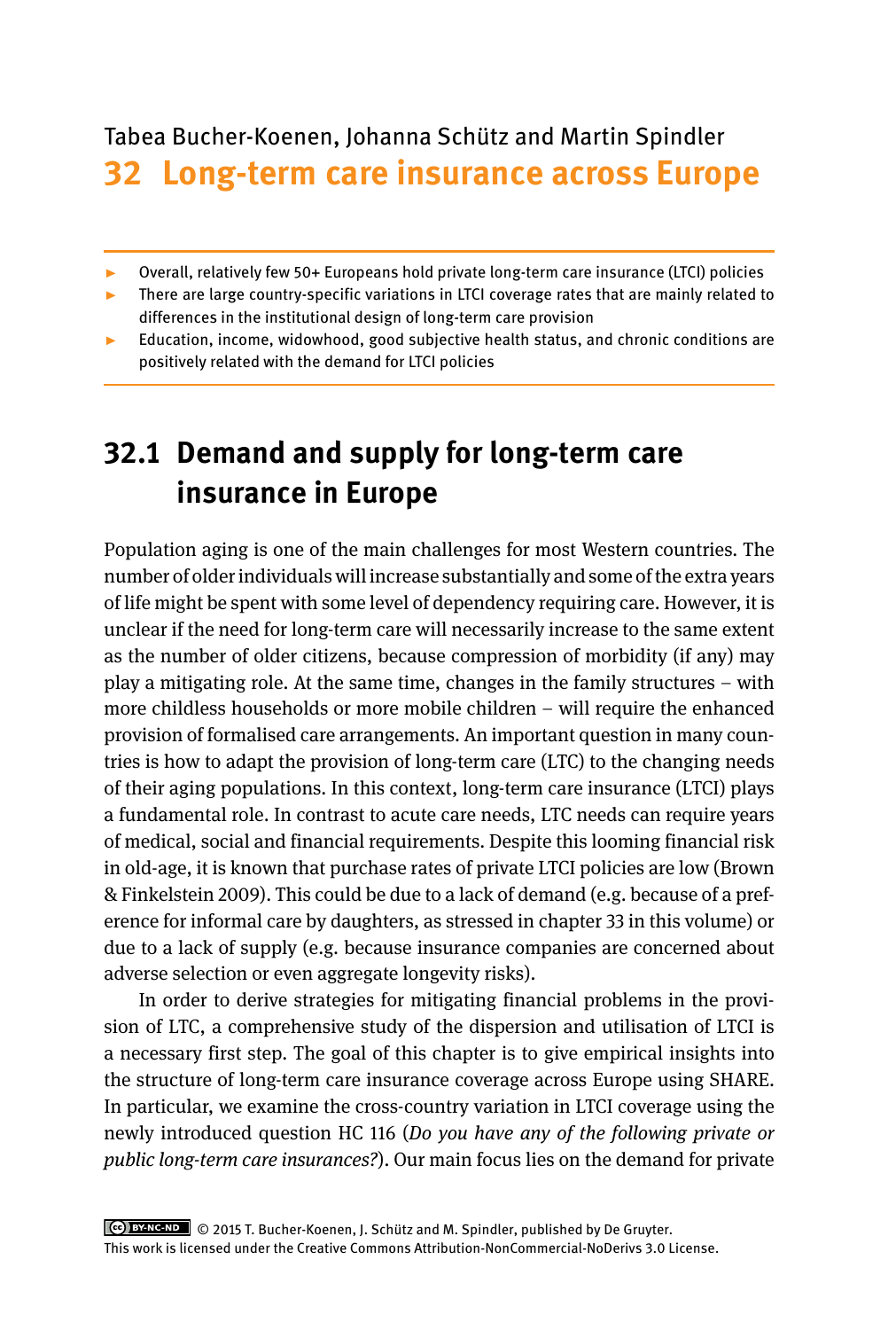supplementary LTCI, particularly in those countries where non-negligible fractions of households hold such policies.

We find large country-specific variations in LTCI coverage rates. This is in accordance with the differing institutional LTC arrangements in Europe which create different incentive structures for the demand for private insurance. In France and Israel, there exist quite developed markets for such insurance policies, whereas in the other European countries under scrutiny, only a small share of people are privately insured against the risks of needing long-term care. We find that income and education are important determinants of the probability of holding a private LTCI policy. Moreover, being widowed is positively related to having an insurance policy. The effect of health is ambivalent: while reporting excellent or very good subjective health is positively correlated to being insured, suffering from a chronic condition is also positively associated with LTCI ownership. We also analyse whether the low holding of LTCI policies in some countries is due to supply-side constraints or to differences in socio-demographics. We conduct a policy thought experiment and decompose differences in market shares between countries into supply side factors, i.e. institutional constraints, and different socio-demographic characteristics which are related to demand. The main result of this exercise is that most of the differences in observed market shares would vanish if the supply structure was similar.

## **32.2 Long-term care insurance: theoretical and empirical economic research**

LTC may be defined as care for people who need support in activities of daily living over a longer time span. Persons receiving LTC have lost their autonomy in conducting activities like moving around the house, personal hygiene or dressing. Help is then provided by family members, friends or (semi-)skilled caregivers and nurses (Colombo et al. 2011). The demand for and provision of LTC as well as its financing systems show great diversity across Europe. For example, according to recent OECD data the share of LTC recipients (defined as individuals receiving LTC by paid providers, including non-professionals receiving cash payments under a social programme) varies notably across the countries surveyed in SHARE. In the Netherlands, Israel and Switzerland around 20 per cent of the population aged 65 and older receive LTC according to this definition in 2011. The shares for the Czech Republic, Denmark, France, Germany, Luxembourg and Sweden lie between twelve per cent and 17 per cent. In Spain, Slovenia, Estonia and Italy less than ten per cent of the older population receive this kind of care. With the exception of Slo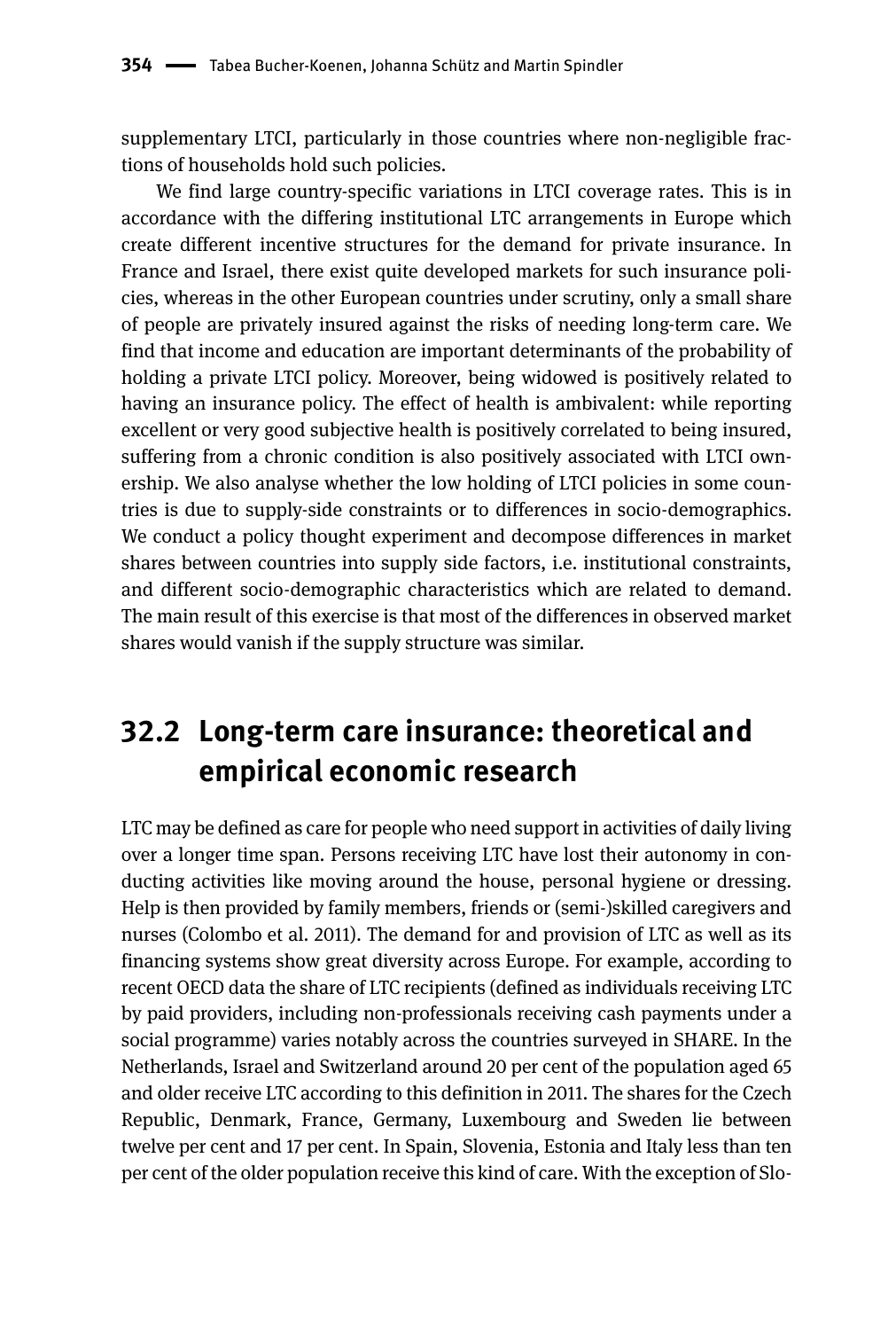venia, where institutionalised care outnumbers home care, in all other countries more than half of the care recipients are cared for at home in 2011 (OECD 2013). Further country-specific arrangements of LTC systems may relate to the source of funding (by taxes or insurance contributions), entitlement to LTC benefits (universal or means-tested) or level of public LTC coverage (single systems or multiple benefits/services/programmes) (Kraus et al. 2010, Colombo et al. 2011).

Figure 32.1 shows public LTC expenditures as a share of GDP for the countries which are analysed in this article. Care-related public spending varies to a great extent between countries. While in Sweden and the Netherlands between 3.5 and four per cent of GDP is spent on public LTC provision, expenditure in the Czech Republic and Israel is less than 0.5 per cent. Hence incentive structures to buy additional private long-term care insurance may vary as well.





Source: OECD Health Data, data extracted on 11 Nov 2014 13:08 UTC (GMT) from OECD.Stat

The role of private LTCI is especially interesting in the context of potential future financing challenges of LTC. The merit of private care insurance is ambivalent – on the one hand it will provide an important supplement to public expenditure and ease the potential pressure on government budgets, on the other hand, private financing of care might be difficult and thus, a less efficient way to ensure universal and sufficient coverage in the population, for example due to selection problems (Colombo et al. 2011).

Alternative explanations for the low demand for additional LTCI purchase in countries where a market for such policies exists are discussed in the litera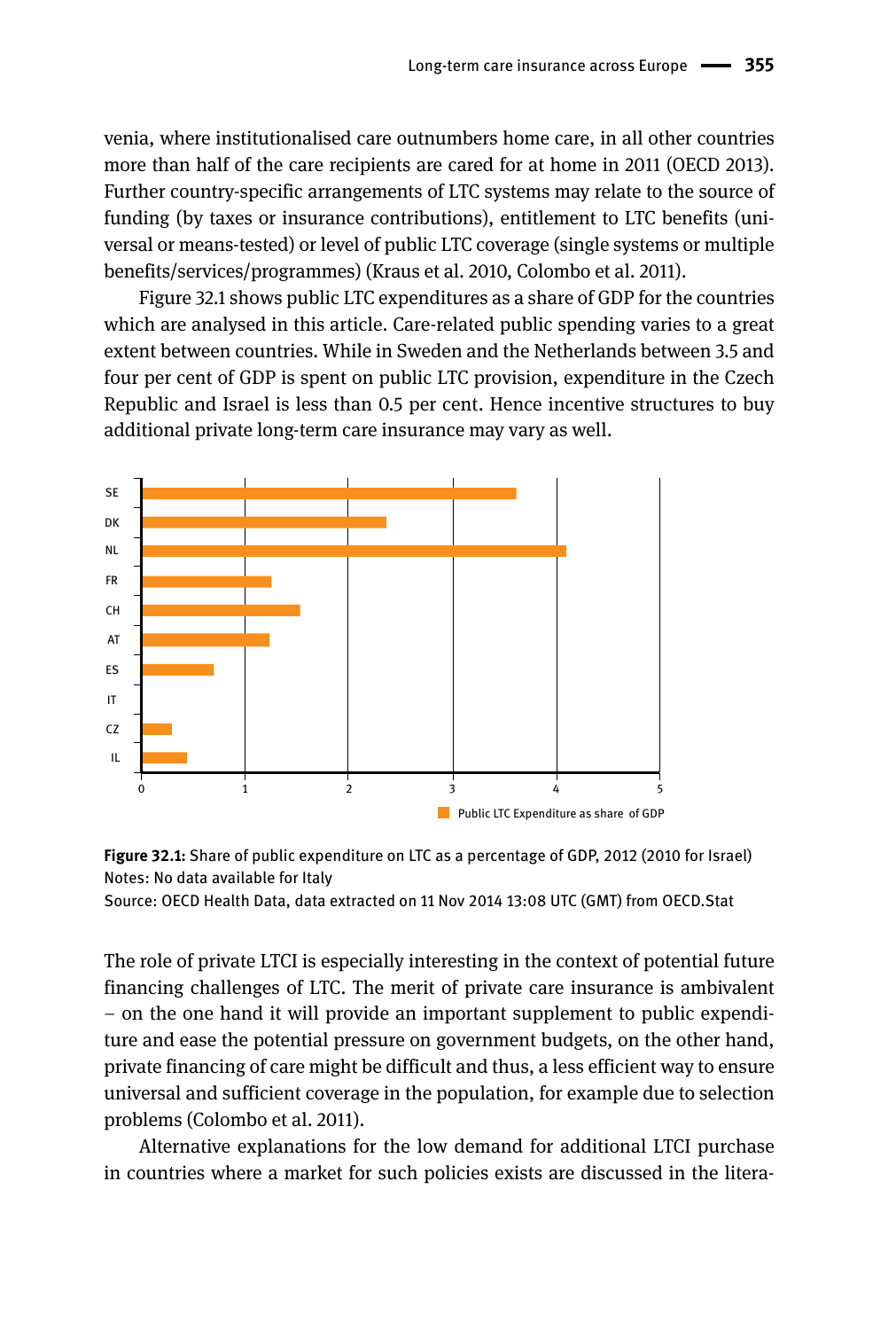ture. Frequently listed explanations are asymmetric information in the insurance market (like adverse selection and moral hazard), the complexity of insurance contracts, uncertainty about the future costs of LTC and reforms of LTC institutions, individuals' myopia in assessing the financial risk for LTC, competing financial priorities, as well as the availability of potential substitutes for care provision (like public coverage, family or friends) (Pestieau & Ponthière 2010, Colombo et al. 2011). Not many empirical studies that examine the determinants of buying LTCI policies exist for European countries.

### **32.3 Data and descriptive results**

The  $5<sup>th</sup>$  wave of SHARE introduced a new question on long-term care insurance as part of the Health Care Module. The question was not asked in Germany and in some other countries where no market for private long-term care insurance exists (i.e. Belgium, Estonia and Slovenia). We exclude data from Luxembourg – even though the question was asked, because post-validation revealed that no private LTCI products are available. Thus we are able to discuss and compare data for the following ten countries: Austria, the Czech Republic, Denmark, France, Israel, Italy, the Netherlands, Spain, Sweden and Switzerland. The generic question on long-term care insurance in SHARE Wave 5 is "*Do you have any of the following public or private long-term care insurances?*" In case the question is unclear, the interviewer is instructed to add the following text: "*Long-term care insurance helps covering the cost of long-term care. It generally covers home care, assisted living, adult day-care, respite care, hospice care, and stays in nursing homes or residential care facilities. Some of the long-term care services might be covered by your health insurance".* Respondents then can report one or more of the following answer categories: '*Public', 'Private mandatory', 'Private voluntary/supplementary', 'None'.* Due to the country-specific care arrangements and their different levels of public and private coverage, the given categories slightly vary between country questionnaires. In Austria, France, Israel and Switzerland there is no option to report being covered by public LTCI. The Danish and Swedish surveys do not distinguish between private mandatory and private voluntary LTCI but only offer the category 'private' insurance. In Austria and Switzerland the question concentrates solely on holding a private LTCI policy. Respondents were asked if they own any private care insurance and could opt 'yes' or 'no'. Moreover, in the Swedish version of the questionnaire the translation of the question does not perfectly cover the subject-matter of interest. Swedish respondents were asked if they have a public or a private 'hälsovårdsförsäkring' – which is mostly equivalent to 'health care insurance'. The option to choose having no LTCI was not available in Sweden.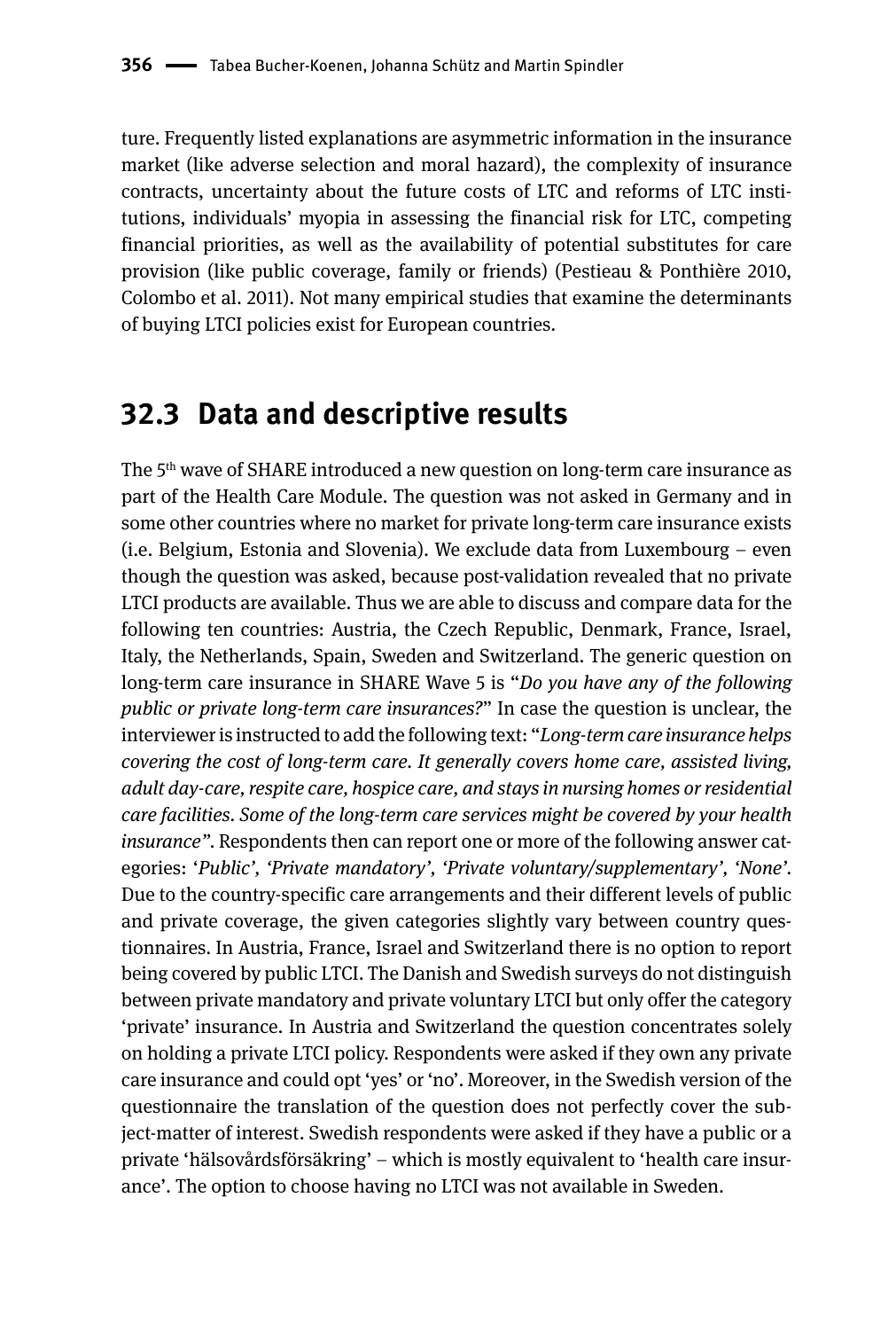Before we report the respondents' coverage with private voluntary LTCI policies we would like to take a quick look at the fraction of missing answers. The share of persons refusing to give an answer or answering 'I do not know' varies across countries. We find low rates of these missing values in Austria, Denmark, France, Italy and Spain (less than 1 %). Refusals and 'Don't know' answers are slightly more common in the Czech Republic and Sweden (1.13 % and 2.27 %). The share of missing values is highest in Israel, the Netherlands and Switzerland (between 5.98 % and 6.73 %). We treat few (N=15) implausible cases where respondents stated simultaneously to have and not to have LTC insurance also as missing.

With the exceptions of Austria, Sweden and Switzerland, where respondents cannot choose to answer having no LTCI coverage at all (i.e. neither public nor private), in the remaining countries respondents mostly report to hold no such insurance. In France and Italy more than 80 per cent state that they do not have any insurance, in Denmark and Spain we find shares exceeding 70 per cent. More than half of the respondents in the Czech Republic claim to have no LTCI policy. Shares are lower in Israel and the Netherlands, with approximately 25 per cent.

In the following we take a closer look at the cross-country variation of the coverage with private supplementary LTCI policies. To give a descriptive overview regarding our main focus, Figure 32.2 shows the weighted percentage share of respondents who state holding a private voluntary LTCI policy. As hypothesised, we observe a very diverse distribution across countries depending on the institutional context. In Israel we find the highest coverage rate with over 32 per cent of the surveyed persons stating to own a private supplementary LTCI policy. The second greatest share is found in Switzerland with 19.37 per cent of the respondents owning such insurance policies. France, the Netherlands and Sweden yield results of 14.67 per cent (NL), 13.95 per cent (SE) and 13.41 per cent (F), respectively. The remaining countries show population shares of well below ten per cent claiming to have signed a LTCI contract. In the Southern European countries the shares are 4.94 per cent for Spain and 2.63 per cent for Italy. The lowest coverage rates are found in the Czech Republic (2.28 %), Denmark (1.83 %) and Austria  $(1.45\%)$ .

Before analysing potential determinants for holding a private care insurance policy, a major concern of our article is to compare the self-reported coverage shares we find in SHARE data with the most recent information on the development of the long-term care insurance markets in the respective countries. Bearing in mind the country-specific European institutional care arrangements with highly different financing sources, organisational depths, eligibility criteria and levels of development, some of the descriptive statistics we stated above might demand more detailed exploration. Due to a relatively small market penetration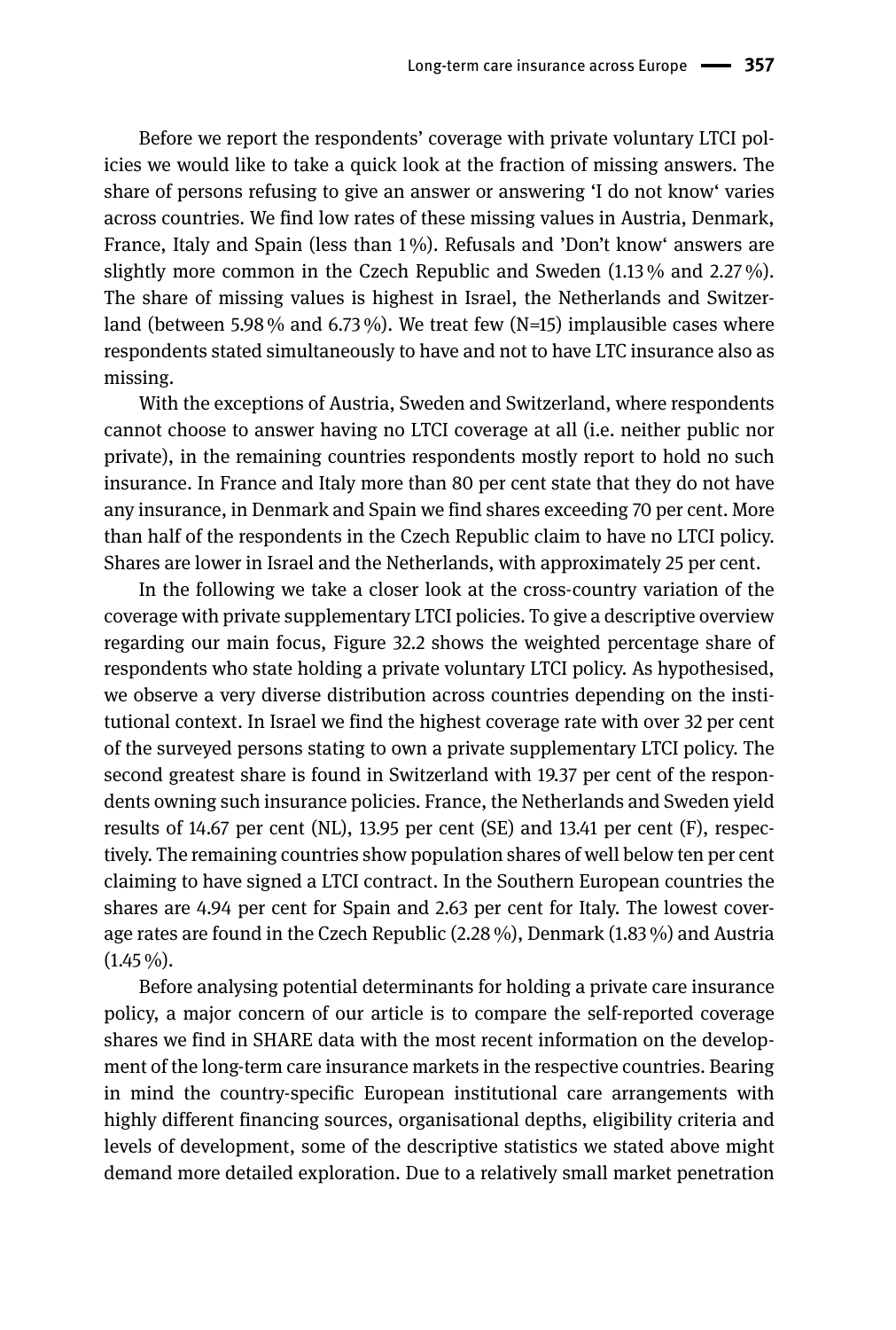

**Figure 32.2:** Private supplementary LTCI, share of valid answers in per cent with standard deviations

Notes: Overall N=41,899. Observations in the individual countries:  $SE - 4.358$ ;  $DK - 4.029$ ; NL – 3,813; FR – 4,282; CH – 2,745; AT – 4,153; ES – 6,264; IT – 4,588; CZ – 5,427; IL – 2,240 Source: SHARE Wave 5 release 0 using calibrated individual weights, authors' own calculations

in most European countries, aggregate information on the number of private LTCI holders is still scarce. Nevertheless, it is possible to make some comparisons between the reported shares of LTCI in SHARE and existing figures or general statements on the development of those markets. We are providing an overview of this exercise in Table 32.1. In this table, we report the available information on the depth of private LTCI markets from official reports and the corresponding sources and year of the report. We identify six countries in which the most recent market information available seems to correspond to the LTCI coverage reported in SHARE: Austria, Denmark, the Czech Republic, Italy, France and Israel. Official figures on LTCI holders are documented best for countries with developed markets for this kind of insurance (i.e. Israel and France). In those countries we also find relatively high shares of private insurance holders among the SHARE respondents. On the other hand, the low fraction of LTCI holders reported in SHARE for Austria, Denmark, the Czech Republic, and Italy coincides with the information that in those countries markets are still very thin. In the remaining countries, private LTCI coverage seems to be reported too frequently by SHARE respondents compared to the available information on the development of the respective insurance markets. These countries are Spain, the Netherlands and Switzerland.

Finally, we consider the survey results for Sweden as an 'intermediate' case in the scope of our validation process. 13.95 per cent of SHARE respondents report private LTCI ownership, which seems fairly high in a country where the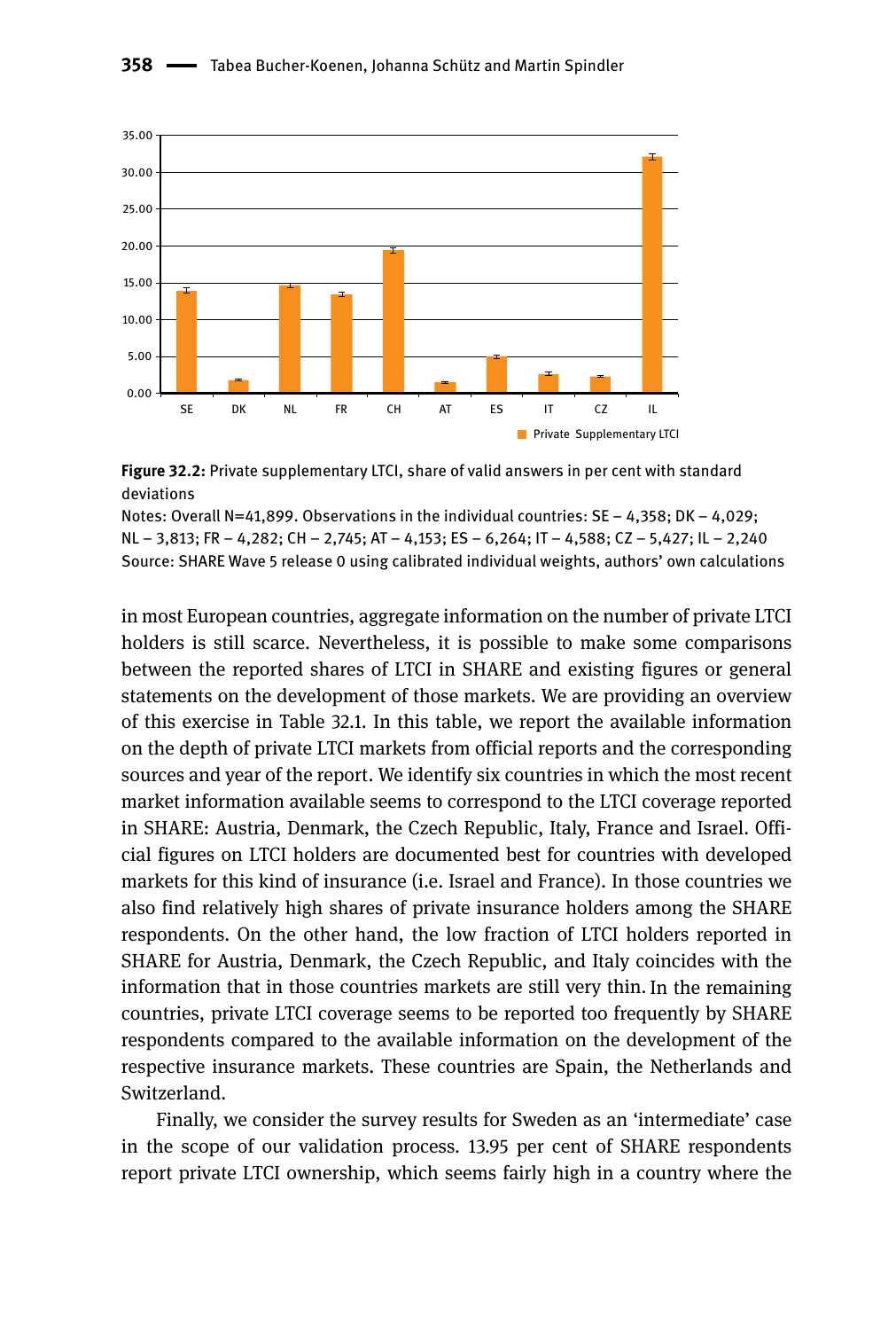state provides a comprehensive public solution for care needs (Fukushima et al. 2010, Karlsson et al. 2010). However, as mentioned earlier, in the Swedish version of the questionnaire, the translation of the relevant question does not perfectly match the subject-matter of interest. Swedish respondents were asked if they have a private 'hälsovårdsförsäkring' – which is mostly equivalent to 'health care insurance'. Compared to recent official figures of private health care insurance coverage, answering behaviour in SHARE seems to be reliable (Svensk Försäkring 2014) but does not exactly correspond to our research question.

| Country   | <b>Information on LTCI markets</b>                                                                                                                                   | Year          | <b>Source</b>                            |
|-----------|----------------------------------------------------------------------------------------------------------------------------------------------------------------------|---------------|------------------------------------------|
| AT        | LTCI: 60,000 insured persons                                                                                                                                         | 2010          | Kern & Lammer (2011)                     |
|           | Market for private LTCI has expanded<br>recently - with eleven insurance companies<br>offering a stand-alone LTC policy in 2012<br>compared to six providers in 2007 | 2012          | Liepold & Hager (2012)                   |
| DК        | Private Health Insurance: 1.094277 insured<br>persons of which are 10.6% personally<br>signed schemes and of those are 80.1%<br>care insurances                      | 2010          | Danish Insurance<br>Association (n.d.)   |
| FR        | LTCI: 5.5 million insured persons                                                                                                                                    | 2012          | AXA (2012)                               |
| ES        | LTCI: 17,500 insured persons                                                                                                                                         | 2010          | SCOR Global Life (2012)                  |
| IL        | "A high market penetration with over<br>4 million insured" (appr. 54%)                                                                                               | 2012          | <b>SCOR Global Life (2012: 39)</b>       |
| IT        | No official data on private expenditure,<br>including out-of-pocket expenditure for<br>LTC or insurance are available                                                | 2010          | Tediosi & Gabriele (2010)                |
| ΝL        | "No substantial demand for private LTC<br>insurance"                                                                                                                 | 2013/<br>2014 | Van den Berg (2013/2014:<br>slide no. 9) |
| <b>SE</b> | Private health care insurance: ~ 573,000<br>insured persons                                                                                                          | 2013          | Svensk Försäkring (2014)                 |
| CH        | "Private LTC insurance is not a success in<br>Switzerland"                                                                                                           | 2012          | SCOR Global Life (2012: 31)              |
| <b>CZ</b> | No information on LTCI, and only very limited<br>role of private health insurance in general<br>(0.1% of the population covered by private<br>insurance)             | 2011          | Roubal & Šídlo (2014)                    |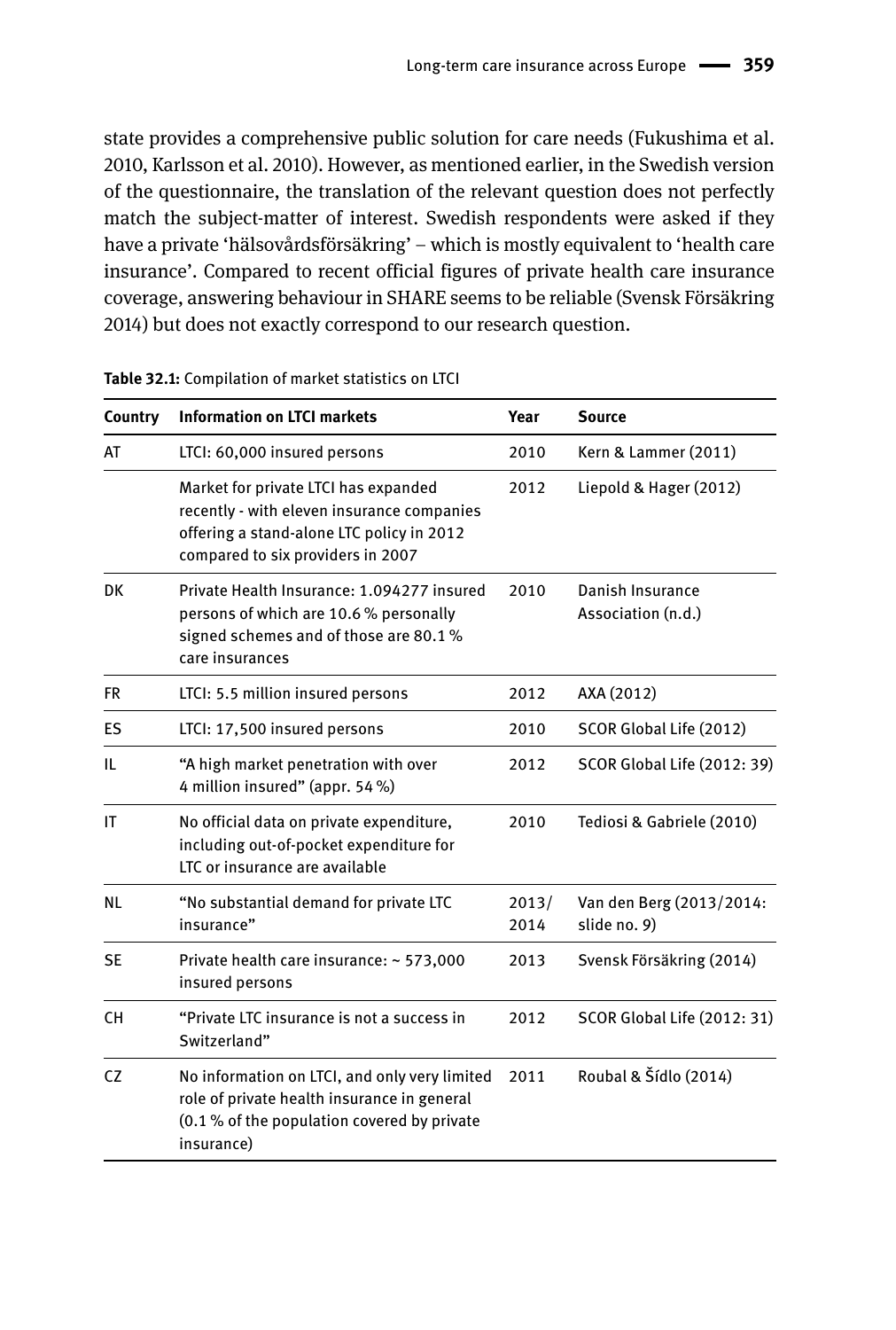## **32.4 The demand for private long-term care insurance**

#### **32.4.1 Empirical strategy and measures**

In the following section we aim to identify socio-economic and health characteristics which are related to the possession of a private supplementary longterm care insurance policy. The main sample of analysis is based on data from Austria, the Czech Republic, Denmark, France, Israel and Italy. Additionally, we supplement SHARE Wave 5 data with variables from previous waves which did not change between survey years (e.g. gender, education). We estimate a probit regression model for which we define the following variables.

**Dependent Variable:** A dummy variable indicates if a respondent owns a private supplementary/voluntary LTCI policy.

**Independent Variables:** We include information on socio-economic characteristics such as age (divided into four age groups: "*under 55", "55 to 64", "65 to 74" and "75 or older"*), gender, current employment status *("retired", "working", "not working" –* where "working" contains employed or self-employed persons and "not working" covers unemployed, permanently sick or disabled people, homemakers or others*),* education (based on the ISCED-1997 scale with categories *"no/primary education", "secondary education" and "tertiary education"*) and weighted household income, which is defined as the combined monthly net income of all household members of the year before (i.e. 2012). We adjust the local currencies by applying purchasing power adjusted price indices provided by Eurostat and in a second step we construct the equivalence scale income by dividing the overall household income by the square root of the number of household members. In addition, our model contains variables reflecting the family background which might influence a person's decision to purchase an insurance policy. These include current marital status *("married", "single", "divorced", "widowed"*), the number of household members as well as the information whether the respondent has children (as dummy variable *"yes/no").* Moreover, we analyse the influence of a person's health situation on the decision to hold a LTCI policy. We use the self-rated health status *("excellent/very good", "good", "fair", "poor")* and – as a more objective health measure – an indicator if the respondent is suffering from any chronic conditions (dummy variable if the respondent reports any chronic or long-term health problem, illness or disability including mental health problems). Additionally, we use a binary variable indicating if the respondent received home care (e.g. any professional or paid services due to a physical, mental, emotional or memory problem in their own home) or nursing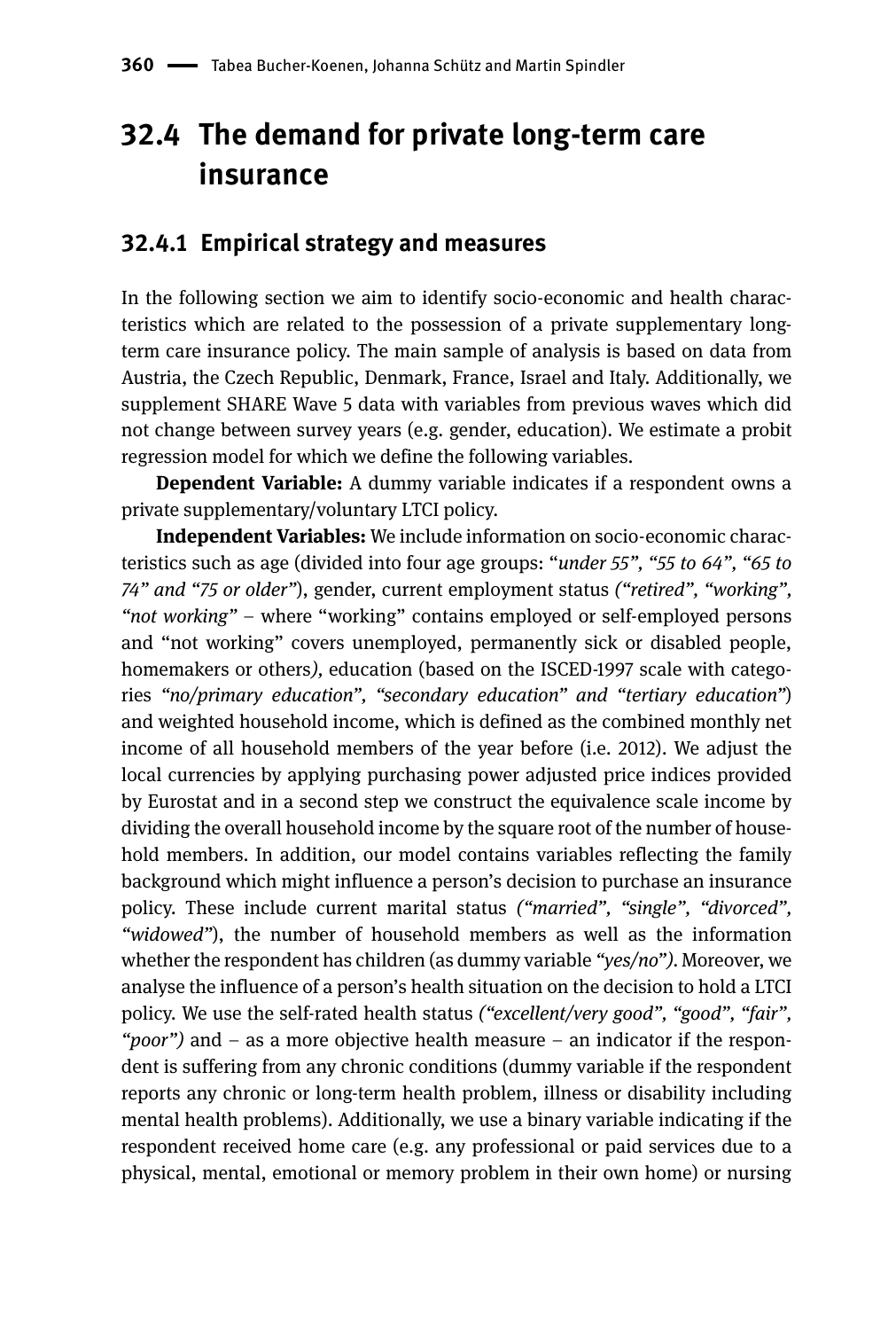home care (been temporary or permanently in a nursing home/residential care facility overnight) within the last twelve months. Finally, we include a dummy variable for each country to control for unobserved heterogeneity caused by potential country-specific effects. In Table 32.2, we report summary statistics for the explanatory variables of the regression model.

| <b>Variable</b>                | Mean in % (SD) | N      |
|--------------------------------|----------------|--------|
| Male (Ref.=female)             | 43.29          | 25,574 |
| Age group                      |                | 25,484 |
| < 55                           | 12.50          |        |
| $55 - 64$                      | 34.23          |        |
| $65 - 74$                      | 31.37          |        |
| $75+$                          | 21.90          |        |
| <b>Education ISCED-1997</b>    |                | 25,040 |
| No/primary education           | 22.72          |        |
| Secondary education            | 54.83          |        |
| <b>Tertiary education</b>      | 22.44          |        |
| Health self-rated              |                | 25,488 |
| Excellent/very good            | 28.61          |        |
| Good                           | 34.76          |        |
| Fair                           | 25.54          |        |
| Poor                           | 11.10          |        |
| Health chronic illness (=yes)  | 48.04          | 25,487 |
| Care received last year (=yes) | 10.24          | 25,377 |
| No. of household members       | 2.15(0.99)     | 25,561 |
| <b>Marital status</b>          |                | 25,187 |
| Married                        | 69.77          |        |
| Single                         | 5.50           |        |
| <b>Divorced</b>                | 9.46           |        |
| Widowed                        | 15.27          |        |
| <b>Employment status</b>       |                | 25,204 |
| Retired                        | 60.09          |        |
| Working                        | 26.53          |        |
| Not working                    | 13.38          |        |
| Household income (log)         | 7.28(1.21)     | 20,824 |
| Child (=yes)                   | 91.62          | 25,466 |

**Table 32.2:** Summary statistics for the estimation sample

Notes: Sample: DK, FR, AT, IT, CZ, IL

Source: SHARE Wave 1 release 2.6.0, Wave 2 release 2.6.0, Wave 4 release 1.1.1, Wave 5 release 0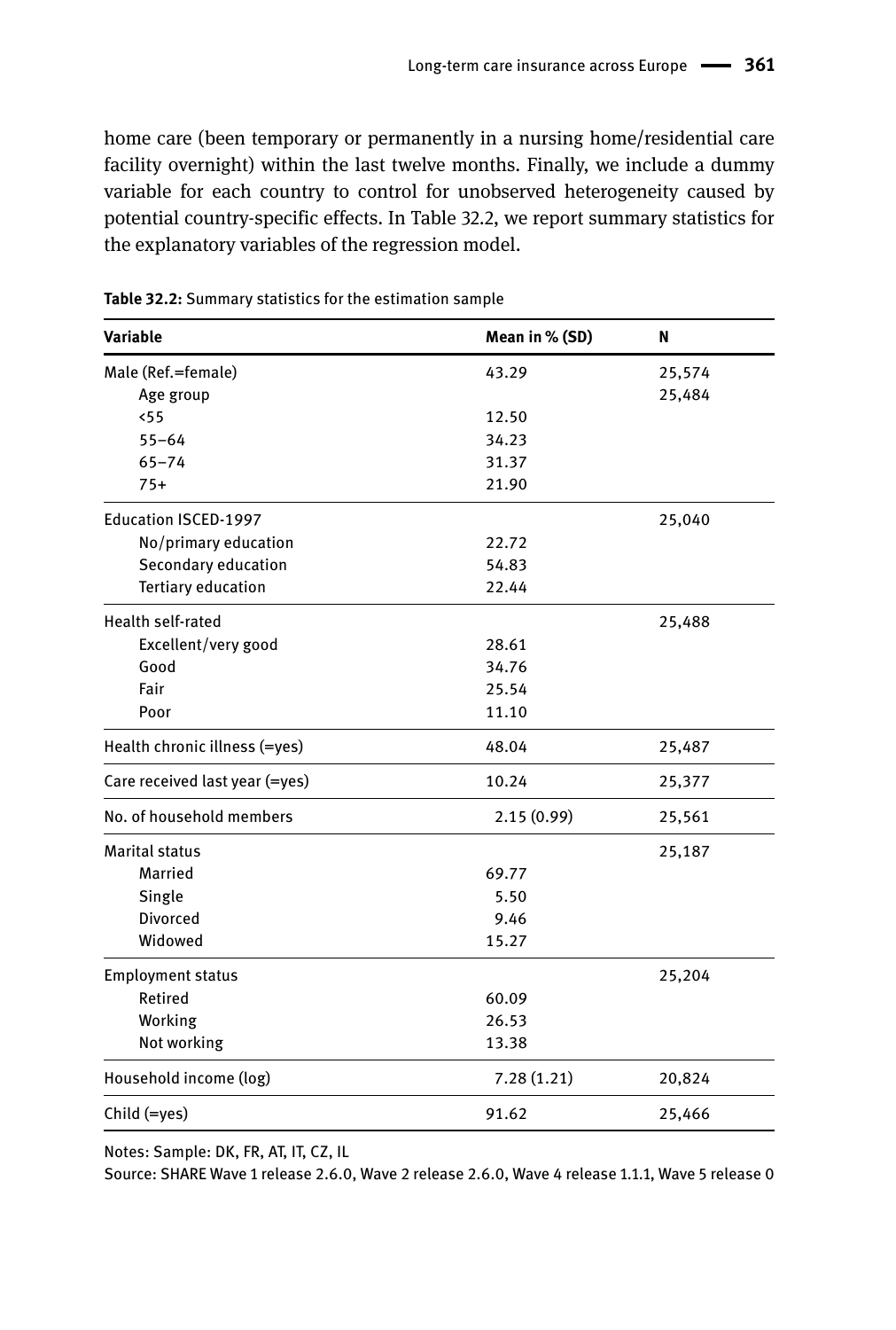#### **32.4.2 Results**

Results from the probit regression are shown in Table 32.3. We report the average marginal effects of the dependent variables on the probability to possess a private LTCI policy in Austria, the Czech Republic, Denmark, France, Israel and Italy. Overall, we do not find significant differences in the probability to own a private LTCI policy between men and women. However, we estimate a slightly higher probability of LTCI ownership among the 55 to 64-year old compared to respondents aged 55 and younger. There is no significant effect for those older than 65. Education has a positive effect on the likelihood to have a supplementary insurance. This could be due to an increased awareness of the need to insure the additional risks privately. We do not find significant differences in the likelihood to own private LTCI policies between married, single and divorced respondents. However, widowed individuals are substantially more likely to be privately insured. This could be related to the fact that widows and widowers do not have a partner anymore that could provide informal care. Thus, there is an increased need for formal care that can be (partially) financed by a private insurance. At the same time, widowed respondents might have cared for the deceased partner and thus have an increased awareness that care might be needed at some point in their life. We do not find an effect of whether the respondent has any children on the purchase of private LTCI. Moreover, compared to retired individuals, those in the category 'not employed' have a lower likelihood to own a private insurance. Since this category is comprised of so many different subgroups, the effect is hard to interpret. Self-rated health shows an interesting and at first glance counterintuitive effect: those rating their health as 'excellent' or 'very good' are much more likely to buy private insurance compared to those in worse health conditions. Several mechanisms are possible to explain this relation: on one side, unhealthy individuals might abstain from demanding LTCI policies because they might assume that their premiums will be very high due to their bad health condition. On the other side, the effect could be related to risk preferences which on the one hand determine health status and on the other hand might drive the purchasing of private insurance ("advantageous selection"). Interestingly, for chronic conditions we find the reverse effect: conditional on subjective health those suffering from chronic health problems are slightly more likely to be privately insured which could be an indication for adverse selection based on health. The fact if someone received care in the past twelve months seems to be unrelated to coverage with a private LTCI policy. Income has a significantly positive effect on buying an insurance contract. The number of household members is negatively related to holding a private LTCI policy which could be an indication of a substitution effect: if more household members are present who could potentially provide informal care the need for private insurance is lower.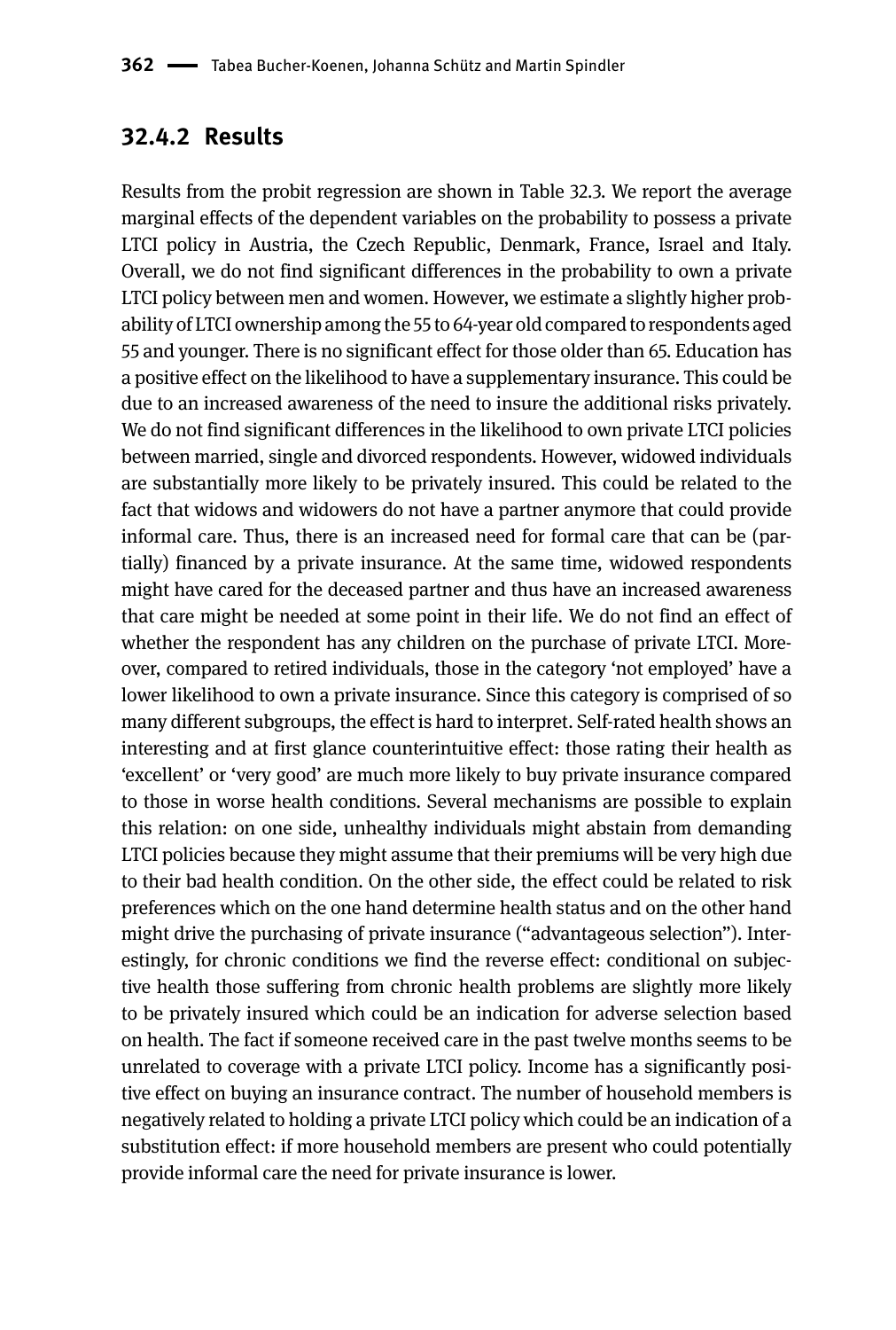| <b>Variables</b>                                 | <b>Marginal effects</b> | <b>Standard error</b> |  |
|--------------------------------------------------|-------------------------|-----------------------|--|
| Male (Ref.=female)                               | $-0.0017$               | (0.0033)              |  |
| Age group ( $Ref = <55$ )                        |                         |                       |  |
| $55 - 64$                                        | $0.0107**$              | (0.0054)              |  |
| $65 - 74$                                        | 0.0090                  | (0.0067)              |  |
| $75+$                                            | $-0.0072$               | (0.0070)              |  |
| Education ISCED-1997 (Ref.=no/primary education) |                         |                       |  |
| <b>Secondary Education</b>                       | 0.0056                  | (0.0040)              |  |
| <b>Tertiary Education</b>                        | $0.0101**$              | (0.0049)              |  |
| Marital status (Ref.=married)                    |                         |                       |  |
| Single                                           | $-0.0034$               | (0.0073)              |  |
| <b>Divorced</b>                                  | $-0.0031$               | (0.0054)              |  |
| Widowed                                          | $0.0185***$             | (0.0058)              |  |
| Children (Ref.=no child)                         | $-0.0091$               | (0.0069)              |  |
| Employment status (Ref.=retired)                 |                         |                       |  |
| Working                                          | 0.0055                  | (0.0052)              |  |
| Not working                                      | $-0.0238***$            | (0.0045)              |  |
| Health self-rated (Ref. = excellent/very good)   |                         |                       |  |
| Good                                             | $-0.0133***$            | (0.0045)              |  |
| Fair                                             | $-0.0197***$            | (0.0052)              |  |
| Poor                                             | $-0.0295***$            | (0.0063)              |  |
| Health: chronic illness (Ref.= no illness)       | $0.0063*$               | (0.0037)              |  |
| Care received (Ref.=not received)                | 0.0031                  | (0.0059)              |  |
| Household income (log)                           | $0.0046***$             | (0.0011)              |  |
| No. of household members                         | $-0.0036*$              | (0.0020)              |  |
| N                                                | 20,130                  |                       |  |
| Pseudo-R2                                        | 0.22                    |                       |  |

**Table 32.3:** Probit regression on owning a private LTCI policy

Significance: \*\*\* =  $1\%$ ; \*\* =  $5\%$ ; \* =  $10\%$ 

Notes: Controlled for country fixed-effects

Source: SHARE Wave 1 release 2.6.0, Wave 2 release 2.6.0, Wave 4 release 1.1.1, Wave 5 release 0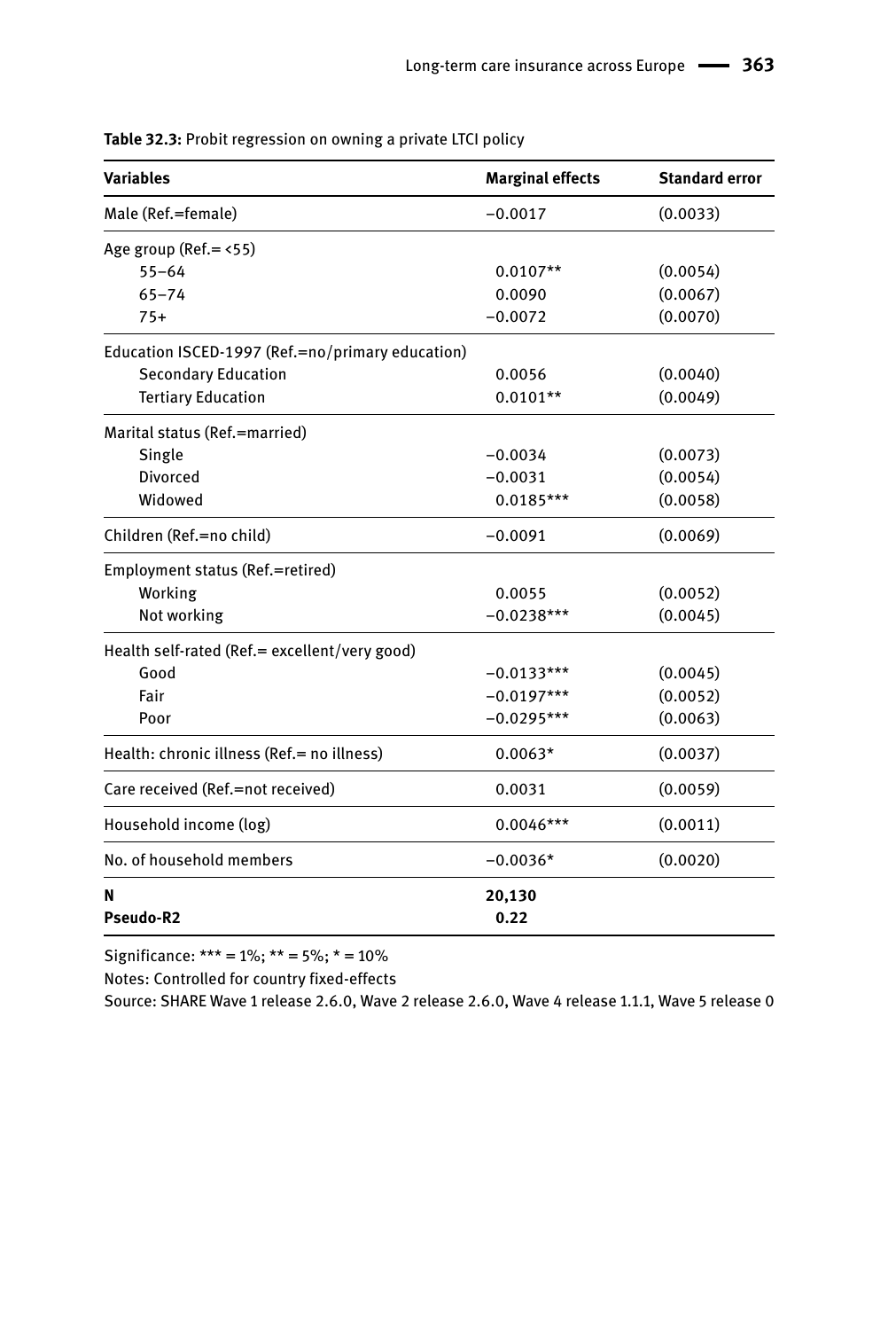## **32.5 A policy (thought) experiment**

In this section we investigate whether the low holding of LTCI policies in some countries is driven by institutional supply-side constraints or by different demand structures based on observable characteristics. As already indicated in the data section above, the LTCI institutions differ substantially between countries. While quite well developed markets exist in France and Israel, market development is rather limited in Austria, Denmark, the Czech Republic and Italy. More specifically, in Israel three types of private LTCI are offered: 1) Commercial individual LTCI, 2) Commercial collective LTCI, 3) Collective LTCI through health plans. 60 per cent of the population (including children) have a private LTCI policy either indirectly through their health plan or directly from a commercial insurance company. Most insurance holders (88 %) have collective insurance (provided by their health plan). In France, private LTCI fills a gap in care provision as the public system covers only parts of the costs incurred by the receiver. More than 20 insurance companies offer around 40 different policies. Around 5.5 million individuals are covered by a policy (approximately 10 % market penetration). Compared to Israel and France the supply of LTCI policies is not well developed in Austria, Denmark, Italy and the Czech Republic and few insurance policies are offered (references are given in Table 32.1).

The question we would like to answer in this section is the following: what would the LTCI coverage be if households in Austria (or Denmark, Italy and the Czech Republic) faced the same market conditions as households in France or Israel? For this purpose we estimate the demand equation as in the previous section only for Israel and France and use those parameter estimates to predict demand in Austria, Denmark, the Czech Republic and Italy. We then take France (resp. Israel) as the reference country and predict the probability of holding a LTCI policy for Austria (and Denmark, Italy and the Czech Republic) with the parameter estimates of France (resp. Israel). We can decompose the difference of the market shares, for example, between France and Austria into two parts: the first component is the difference between the market share in France and the predicted market share in Austria (using the parameter estimates of France). The second component is the predicted market penetration of Austria minus the observed market share in Austria. If s<sub>i</sub> denotes the market penetration in country I the decomposition can be stated as:

$$
S_{France} - S_{Austria} = \left(S_{France} - S^{predicted}_{Austria} \right) + \left(S^{predicted}_{Austria} - S_{Austria} \right)
$$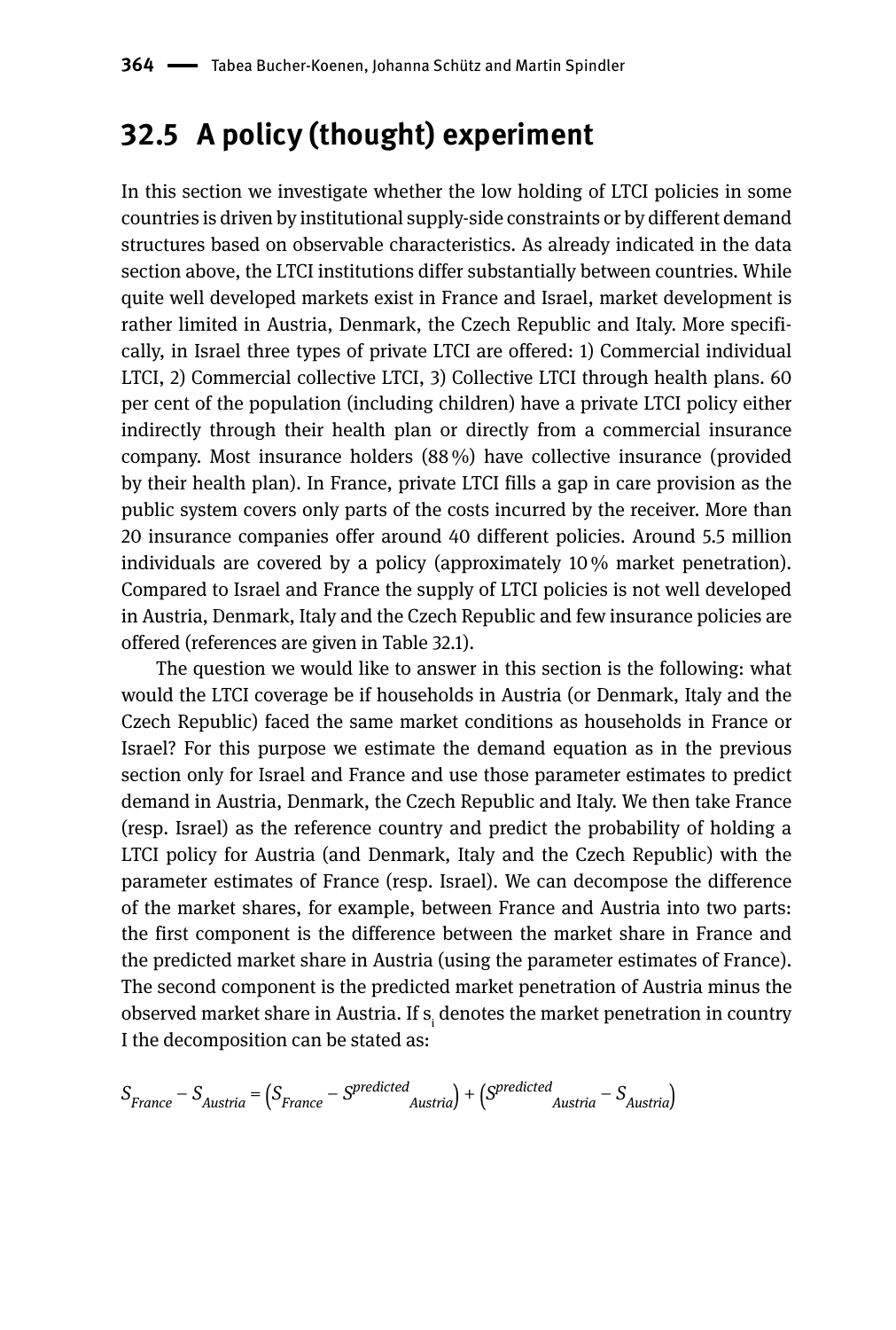The first term can be interpreted as the difference in market penetration due to a different composition of the population (based on observable characteristics), the second term is the difference in market shares due to differences in market conditions (i.e. supply side and institutional factors). In order for this decomposition to be valid, we have to assume that individuals from different countries but with identical characteristics have the same demand (preferences) for LTCI policies. Therefore difference in demand between identical individuals in different countries can be – in our interpretation – solely attributed to differences in supply conditions. This assumption usually underlies such kind of policy experiments.

In Table 32.4, the results of the decomposition are displayed. The second column contains the difference between the reference country and the country of interest. Column three and four show the result of the decomposition. The results indicate that the differences due to different distributions of socio-economic variables are negligible, i.e. most of the effects in column two are quite small (exceptions are the differences between Israel and Austria and Israel and Denmark). This means that differences in the observable characteristics do not explain the differences in market shares between these country pairs. Interestingly, the difference in the market shares can largely be explained by "structural" differences between the countries. Comparing the results from column two and four shows that the difference in market shares observed between France and Israel on the one hand and the four other countries on the other hand would almost completely disappear if the institutional contexts converged. In other words: Denmark, Italy, the Czech Republic and Austria might have much higher utilisation of private LTCI if the supply conditions as in France or Israel existed there.

| Ref - i   | $S_{\text{Ref}} - S_i$ | $S_{\text{Ref}} - S^{\text{predicted}}$ | $Spredicted - S$ . |  |
|-----------|------------------------|-----------------------------------------|--------------------|--|
| $F - DK$  | 0.1118                 | $-0.0174$                               | 0.1292             |  |
| $F - AT$  | 0.1146                 | $-0.0272$                               | 0.1418             |  |
| $F - IT$  | 0.1023                 | $-0.0185$                               | 0.1208             |  |
| $F - CZ$  | 0.1141                 | $-0.0174$                               | 0.1438             |  |
| $IL - AT$ | 0.2875                 | $-0.0789$                               | 0.3664             |  |
| $IL - IT$ | 0.2752                 | 0.0448                                  | 0.2304             |  |
| IL - DK   | 0.2847                 | $-0.1043$                               | 0.389              |  |
| IL - CZ   | 0.287                  | 0.0156                                  | 0.2714             |  |

| Table 32.4: Results of the policy experiment |  |  |  |  |
|----------------------------------------------|--|--|--|--|
|----------------------------------------------|--|--|--|--|

Notes: Decomposition of the differences in market shares; Reference countries: France and Israel

Source: SHARE Wave 1 release 2.6.0, Wave 2 release 2.6.0, Wave 4 release 1.1.1, Wave 5 release 0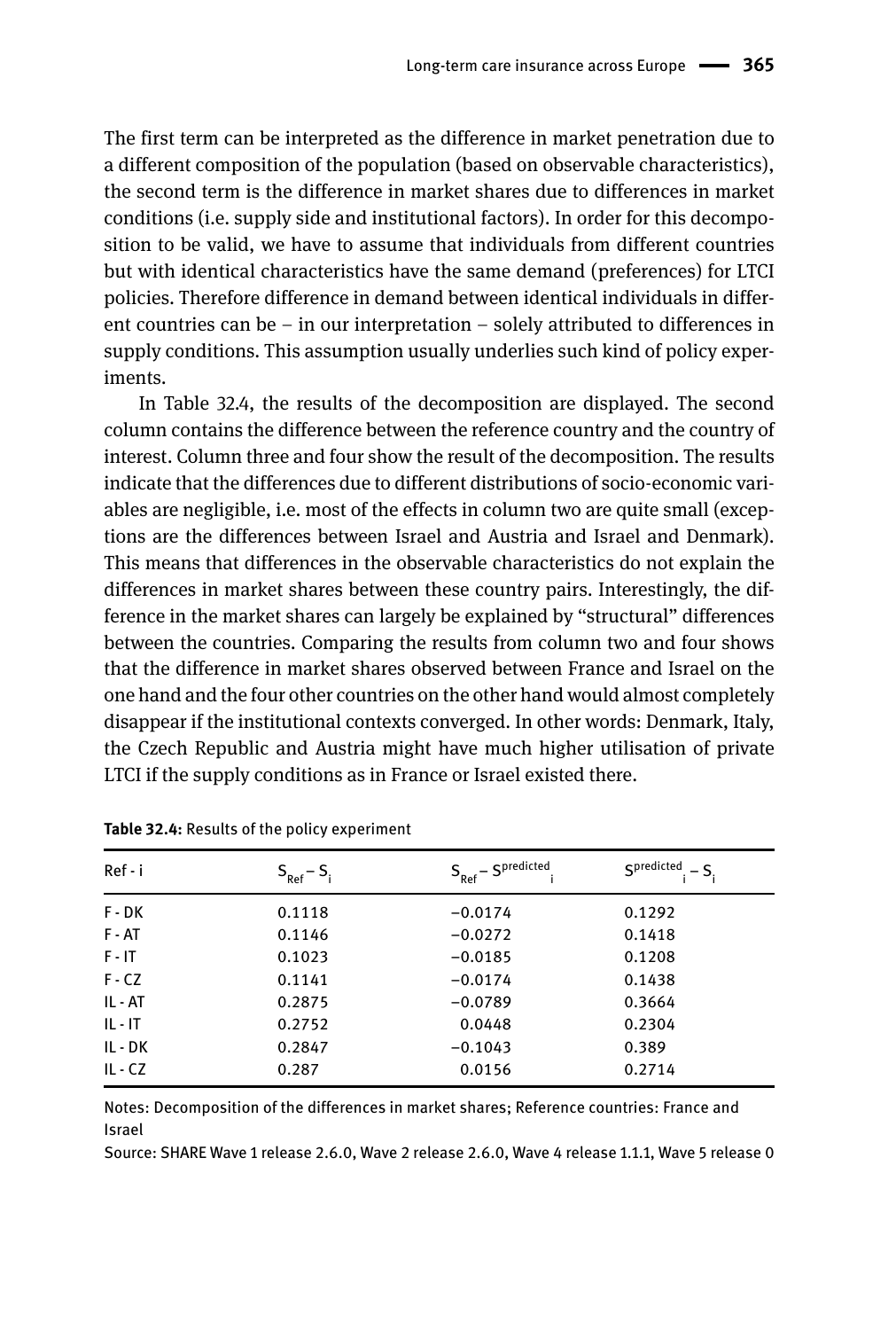### **32.6 The importance of market conditions**

In this paper, we analysed the coverage with private supplementary long-term care insurance among the older population in ten European countries. We find a large dispersion of coverage rates among those countries. While purchasing rates of private LTCI policies are high in France and Israel, where markets for those types of insurances are well developed, coverage rates are much lower among other countries. This is mostly due to the fact that the institutional frameworks for the provision of long-term care are diverse. Some states provide extensive public coverage, like, e.g. Sweden and Denmark, which makes the purchase of private insurance less necessary. On the other hand, Southern and Eastern European countries also show low shares of LTCI holders among the older population even though less formal care is provided by the state there. Here formal care is very often substituted by informal family care.

Looking into the determinants of LTCI purchase, we find that coverage increases with education and income. Widowed individuals are more likely to own LTCI and the number of household members decreases LTCI purchase. With respect to subjective and objective health we find contrasting results. While individuals in excellent and very good subjective health are more likely to own LTCI, those with a chronic condition are likewise more likely to own an insurance policy. Overall, the patterns of LTCI holdings seem plausible and reveal a diverse but consistent pattern. In a small policy experiment we decompose the differences in market shares between relatively well developed markets (France and Israel) and less developed markets (Austria, Denmark, the Czech Republic and Italy) into two components: one explained by differences in observable characteristics and the other related to differences in market conditions. Interestingly, this exercise reveals that differences in observables are not the answer to explain the differences in LTCI coverage rates. The market shares in Austria, Denmark, the Czech Republic and Italy would almost completely converge to coverage rates in France and Israel if the same market conditions prevailed.

#### **References**

- AXA (2012): "Dependency". AXA Papers No.3. http://annualreport.axa/medias/dyn/ documents/en/AXA\_3\_papers\_dependency\_EN.pdf, visited on 19 March 2015.
- Brown, Jeffrey, Finkelstein, Amy (2009): "The private market for long-term care insurance in the United States: a review of the evidence". In: *Journal of Risk and Insurance* 76, p. 5–29.
- Colombo, Francesca, Llena-Nozal, Ana, Mercier, Jérôme, Tjadens, Frits (2011): "Help wanted? Providing and paying for long-term care". In: *OECD Health Policy Studies*, OECD Publishing. http://dx.doi.org/10.1787/9789264097759-en, visited on 19 March 2015.